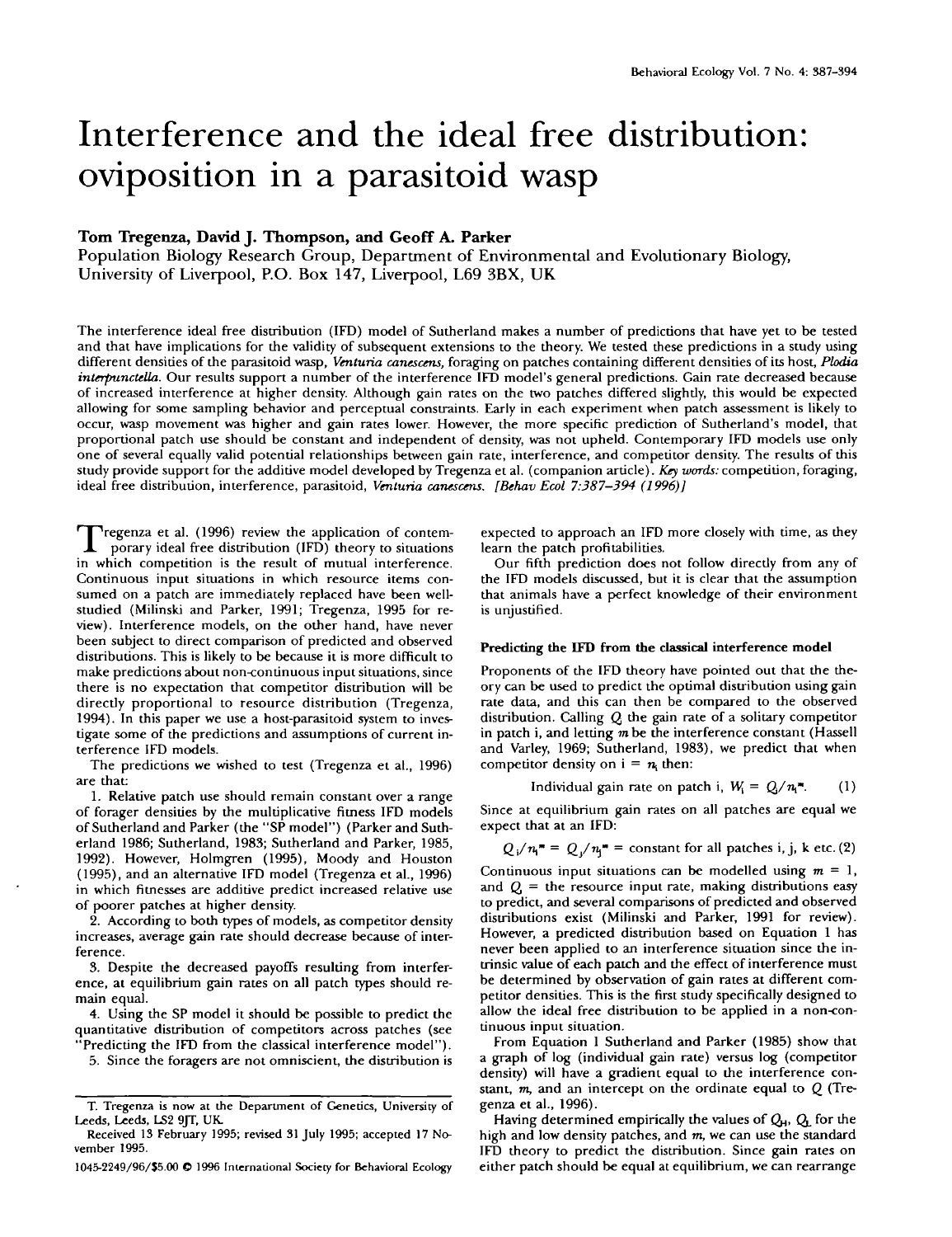Equation 2, where  $N = n_H + n_L$  as below (Tregenza et al., in press):

$$
n_{\rm H} = N/(10^{-[\log(Q_{\rm H}/Q_{\rm L})]/m} + 1), \tag{3a}
$$

$$
n_{\rm L} = N/(10^{\lfloor \log (Q_1/Q_2)/m \rfloor} + 1). \tag{3b}
$$

#### **Choice of experimental** system

A basic assumption of the original IFD theory is that animals are equal in competitive ability. If this assumption is violated, the predicted distribution is different (Sutherland and Parker, 1992) and can only be described accurately if the relative abilities of all individuals are known. Therefore, a species with minimal individual variation in competitive ability is required to test the above predictions.

The wasp *Venturia canescens* (Gravenhorst) is a solitary endoparasitoid (only one wasp can emerge from any single host) of the larvae of pyralid moths. It is an ideal subject for testing equal competitor models for a number of reasons:

1. It is parthenogenetic. Individuals are likely to be genetically identical and hence are likely to be competitively similar (Hubbard et al., 1987).

2. Homogeneity of phenotypes is also unusually high since very standardized rearing conditions are possible, as detailed in the methods.

3. Although there are host-dependent differences in the size of individuals, previous work has shown that size does not correlate with competitive ability (Green GM, unpublished), increasing our confidence that competitors can be considered to be approximately equal. Although variation in propensity to superparasitize has been shown in *Venturia* (Fletcher et al., 1994), we are assuming that this will exert minimal effect on the optimal distribution.

4. The limiting resource (host larvae) generates a direct fitness measure of the competing foragers through the number of emerging offspring. This contrasts with indirect fitness measures (such as food intake or number of eggs laid) that have been used in other competition experiments.

5. Our stocks derive from a grain store population and have been in culture for more than 20 years. In grain stores, hosts are probably encountered in groups, making it likely that *Venturia* will have evolved the behavioral rules necessary for this type of foraging environment.

6. *Venturia* lays its eggs very rapidly once a host has been encountered, typically in less than a second. Subsequent preening and cocking are similarly rapid so that handling time can be ignored when analyzing results.

Previous work on *Venturia* has shown that searching efficiency for hosts declines with parasitoid density (Hassell,1971; 1982; Hassell and Huffaker, 1969) but as yet the possibility that there is an IFD of competing females has not been investigated.

## **METHODS**

Two identical sets of experiments were conducted. The first tests the predictions of the theory outlined in the introduction, and the second investigates the mechanism of interference (i.e., how competition leads to decreased rates of parasitism). In the first experiments, observations were made of the overall distribution of wasps. In the second, a focal individual was observed and its behavior analyzed.

*Venturia* was cultured by adding 10 wasps to boxes of approximately 200 15- to 21-day-old larvae of the Indian meal moth, *Plodia interpuncteUa* (Hubner), in their growth medium. After 18 days, parasitized *Plodia* pupae were removed and placed singly into glass vials. These were observed daily and newly eclosed wasps fed by placing a drop of honey on the

inside of the vial lid. Only cohorts of either 3- or 4-day-old wasps were used in experiments since these have a nearly maximal egg load but are far from senescent (Harvey, 1995).

We simplified the foraging environment by providing only two resource patches in a closed "habitat" This minimized the level of sampling required by the wasps for patch assessment, making it more likely that an equilibrium distribution would be achieved. The models we wished to investigate are written specifically for the two-patch case. Four numbers of wasps were used in the habitat; 6, 12, 18, and 24, referred to as the wasp densities.

Resource patches consisted of either 60 (high density patch) or 30 (low density patch) late fifth instar *Plodia* larvae, placed in fine wheat bran in a 9 cm petri dish. The petri dish was filled to within 5 mm of the lip with plaster of Paris so that all larvae were in reach of the wasps' ovipositors. The petri dish was covered with a piece of nylon bolting cloth held onto the patch using a cellulose acetate collar. This prevented larvae from escaping while allowing the wasps to probe the medium. Patches were made up at least 15 hours in advance of experiments to give the *Plodia* larvae time to produce silk, which *Venturia* uses as a foraging cue.

Experiments were performed in an experimental arena 34 cm by 24 cm and 5 cm deep with a glass top. Two 9-cm diameter holes, 25 cm apart, were cut in the base and covered within the arena by 2-mm mesh polyester gauze. This system enabled us to remove and replace larval patches in about 20 seconds while the wasps were foraging, without allowing their escape and with minimal disturbance. A foam sheet covered the bottom of the arena to the same depth as the petri dish patches so that the surface of the patches was flush with the floor.

#### **Distribution experiments**

To begin the experiment, the wasps were introduced into the arena and the patches were inserted through the base. Each experiment lasted 2.5 h, with the number of wasps on each patch counted every 30 s. Every half hour the patches were removed and replaced with a new patch of the same density. Thirty 2.5-hour experiments were conducted in random order for wasp density, with the position of the higher and lower density patches switched every experiment to control for spatial preference.

After removal, each patch was emptied into ajar containing 500 cm' of standard food medium. The larvae used in these experiments had largely finished feeding so food was mainly supplied as a pupation site. The jars were kept at 25°C with 18 h of light per day for 30 days, after which time all the larvae had pupated and the adult moths and parasitoids had emerged. The jars were placed in the freezer to kill the insects and their contents counted.

#### **Focal wasp experiments**

The basic protocol for the focal wasp experiments was identical to the distribution experiments. The only differences were that the experiments lasted one hour only and that instead of recording the distribution of the entire population, a single marked individual was observed. Wasps of similar age were immobilized by cooling to 4°C and marked with a tiny dot of white enamel paint on the thorax. They were given half an hour in the arena before the patches were replaced and observation began.

The focal wasp's behaviors were divided into six distinct types: cocking, probing, cleaning, antennating, walking and resting (Rogers, 1972). Cocking is a distinctive stereotyped behavior that involves the ovipositor separating at its base and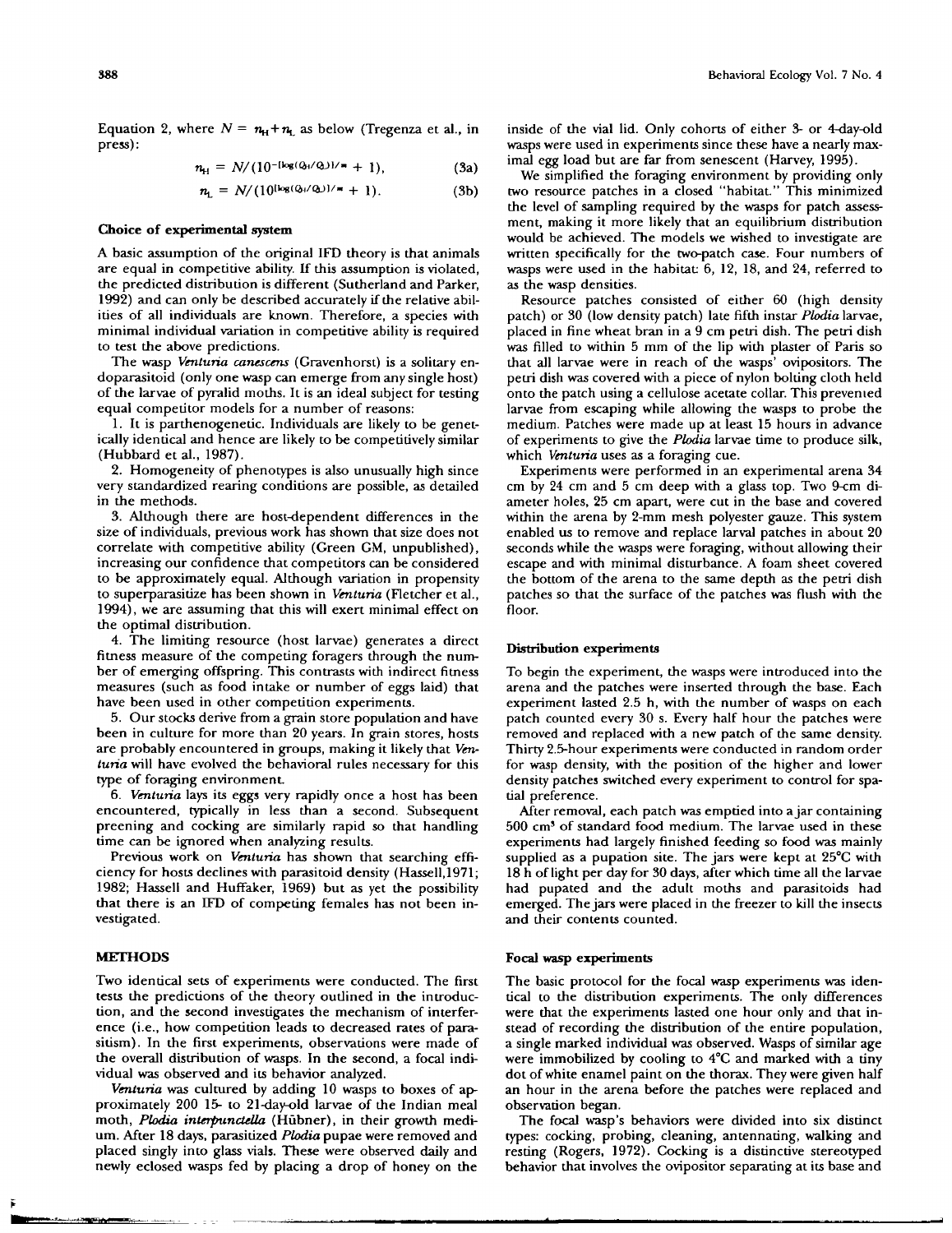

**Figure** 1

Relationship between percentage of foragers on the better patch and wasp density. The line is the regression of means from each experiment;  $r^2 = 0.251$ ,  $F = 9.39$ ,  $N = 30$ ,  $p = .005$ .

that indicates that an egg has been laid, since its purpose is to transfer a new egg to the tip of the ovipositor. Probing involves repeated insertion and removal of the ovipositor into the host medium. Cleaning tends to be concentrated on the antennae and ovipositor, which are "brushed" by the legs. Antennating consists of the wasp walking forwards with its antennae stroking the ground ahead of it Walking did not involve antennal contact with the host medium and included short periods of flight. Resting was defined as an absence of any of the previous activities. These behaviors are not mutually exclusive but were given priority in the order above. This means that a wasp that was probing, antennating, and walking at the same time was classified as probing and so on. Each wasp was observed for a half hour using a Psion Organiser installed with a time and event logger program (Stirling Microsystems, Scotland, FK9 4LA) to record the duration and frequency of each activity and whether it took place on the high density patch, on the low density patch, or "off patch." Seventy half-hour periods of observation were conducted across the four wasp densities.

## **RESULTS**

# **Does density affect proportional use of patches?**

The first prediction we wished to test was that according to the classical, multiplicative fitness IFD interference model, increased parasitoid density would not affect relative use of the better patch. This prediction is not upheld: a regression of parasitoid density against percentage use of the better patch reveals that as the number of wasps in the arena increases, there is an increase in use of the lower host density patch and a decrease in use of the better (high host density) patch (Figure 1). This result, however, is in agreement with the predictions of the additive benefit-cost model presented in the companion paper to this (Tregenza et al., 1996). The additive model predicts that as density increases, there will be proportionally greater use of the poorer patch, in agreement with Figure 1.

**Table 1**

**Regressions of number of parasitoids on each patch over each half hour after patch replacement**

|             | Waso<br>Patch density | Equation of graph<br>of parasitoid<br>density on patch<br>versus time | ۸Р   | t    | 7        | Þ          |
|-------------|-----------------------|-----------------------------------------------------------------------|------|------|----------|------------|
| High        | Overall               | $y = 0.0155x + 7.534$                                                 | 6019 | 5.91 | 0.006    | $.0001**$  |
| <b>High</b> | 6                     | $y = 0.0060x + 4.224$                                                 | 1185 | 1.52 | 0.02     | .1288      |
| High        | 12                    | $y = 0.0122x + 6.262$                                                 | 1589 | 4.17 | 0.011    | $.0001**$  |
| High        | 18                    | $v = 0.0133x + 9.009$                                                 | 1652 | 3.49 | 0.007    | $.0005***$ |
| High        | 24                    | $y = 0.0319x + 9.676$                                                 | 1593 | 6.19 | 0.024    | $.0001**$  |
| Low         | Overall               | $y = 0.0060x + 4.510$                                                 | 6019 | 2.22 | 0.001    | $.0267*$   |
| Low         | 6                     | $y = 0.0012x + .5839$                                                 | 1185 | 0.94 | 0.001    | .3467      |
| Low         | 12                    | $y = 0.0026x + 3468$                                                  | 1589 | 0.89 | $\bf{0}$ | .3756      |
| Low         | 18                    | $y = 0.0010x + 5.275$                                                 | 1652 | 0.30 | $\theta$ | .7655      |
| Low         | 24                    | $y = 0.0197x + 7.630$                                                 | 1593 | 3.87 | 0.009    | $.0001***$ |

1 Counts of number of wasps on patches.

#### **Is depletion causing the decrease in use of the better patch?**

These results show that increased parasitoid density leads to decreased use of the better patch, in conflict with the predictions of the multiplicative formulation of ideal free distribution theory. However, this pattern could result from depletion of the better patch, which would be more extreme at higher densities. Superparasitism avoidance in *Venturia* is on average slightly less than 50% over the first half hour after eggs are laid (Rogers, 1972) and is minimized in our experiments by replacing patches after short periods. However, it is still possible that depletion could have been an important factor affecting the results. To determine whether **this** was the case, we examined several aspects of our data from two distinct sources: the pattern of parasitoid movement and the pattern of emergence. All the data suggest that depletion does not explain the observed distribution.

#### *The pattern of parasitoid movement*

If depletion were having a significant effect on the parasitoids' perceptions of patch quality we would expect them to migrate from the better patch to the poorer patch during each halfhour period. This is because as the patches deplete they will become more similar in quality so the distribution should approach 1:1 between patches. We would also expect that at higher parasitoid density this effect would be more pronounced. To test for this, regressions of density on each patch against time over the half hour the patch was in the arena were calculated. The results of this analysis are given in Table 1; there is clearly no loss from the better patch since all the regression coefficients are positive.

To determine whether the highest density had a significandy different slope from the other densities a comparison of slopes *I* test was used. This shows that there is significantly more movement onto the patches (recruitment) at the higher parasitoid densities on both die high and the low density patches (minimum *t =* 3.46, *N* (counts of number of wasps on patches) = 1589,  $p = .004$ ). This is the opposite of what we would expect to see if the wasps were reacting to depletion of the better patch at higher densities. Thus the better patch tends to recruit parasitoids from off-patch at all densities during the half hour. Recruitment over successive half hours is possible for two reasons. First, the number of wasps on patches increases during the experiment ( $r^2 = .009$ ,  $F = 54.3$ , N (counts of number of wasps on patches) =  $6019$ ,  $p < .0001$ ). Secondly, when patches are removed, some wasps are disturbed and leave the patch. Immediately after changing patch-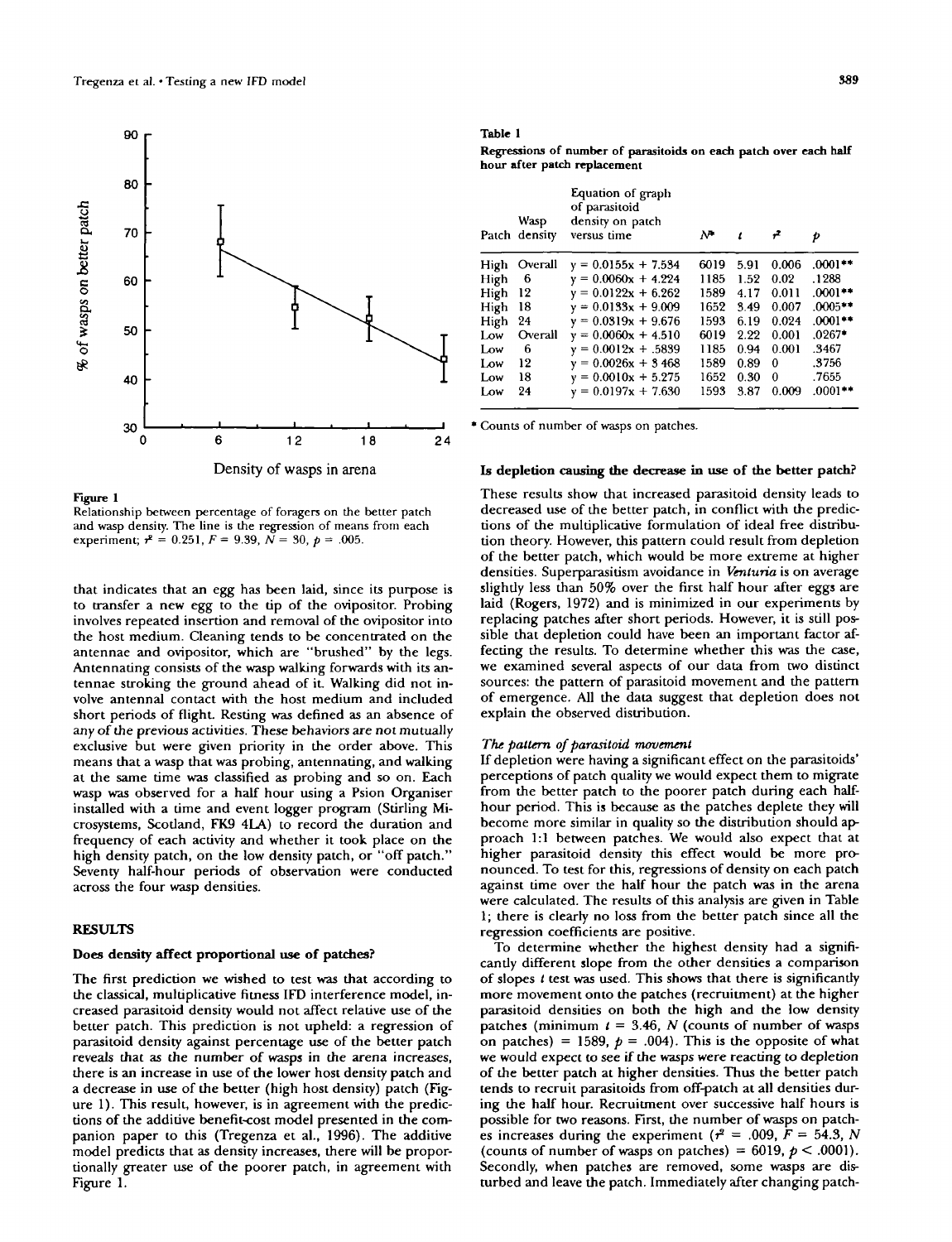| Table 2                       |  |
|-------------------------------|--|
| <b>Emergence from patches</b> |  |

|              | Mean<br>Mean<br>Wasp wasps<br>wasps<br>on high on low<br>patch<br>patch |          | Venturia emergence |           |                       |           |                       |      | Plodia emergence |                       |     |                       |                | Per-           |                         |                             |
|--------------|-------------------------------------------------------------------------|----------|--------------------|-----------|-----------------------|-----------|-----------------------|------|------------------|-----------------------|-----|-----------------------|----------------|----------------|-------------------------|-----------------------------|
|              |                                                                         |          |                    |           | 60<br>larvae<br>patch |           | 30<br>larvae<br>patch |      |                  | 60<br>larvae<br>patch |     | 30<br>larvae<br>patch |                |                | Mean<br>total<br>insect | cent-<br>age<br>wasps<br>in |
| den-<br>sity |                                                                         |          | Mean               | <b>SD</b> | Mean                  | <b>SD</b> | ٨۴                    | Mean | <b>SD</b>        | Mean                  | SD  | $N^*$                 | emer-<br>gence | emer-<br>gence |                         |                             |
| 6            | 4.1                                                                     | $_{1.0}$ | 16.4               | 9.4       | 3.2                   | 3.4       | 19                    | 28.5 | 7.8              | 20.1                  | 7.2 | 19                    | 68.2           | 34.8           |                         |                             |
| 12           | 6.6                                                                     | 3.6      | 32.7               | 7.5       | 13.8                  | 6.4       | 28                    | 132  | 5.8              | 10.0                  | 5.0 | 24                    | 67.4           | 69.1           |                         |                             |
| 18           | 9.6                                                                     | 5.5      | 28.7               | 11.6      | 14.7                  | 5.9       | 34                    | 14.5 | 6.2              | 11.2                  | 6.0 | 30                    | 66.2           | 65.6           |                         |                             |
| 24           | 10.5                                                                    | 8.1      | 28.6               | 12.1      | 12.6                  | 6.4       | 30                    | 16.3 | 8.3              | 12.6                  | 6.2 | 27                    | 69.4           | 58.8           |                         |                             |

\* Pairs of patches exposed to each wasp density and subsequently analyzed for parasitoid and host emergence.

es, there was a 39% reduction in the mean density on the patches, though after two minutes this had dropped to 9% as wasps moved back onto the patches. If patch use is analyzed excluding either the first 5 or 15 minutes of each half hour there are no significant regressions at any density. This indicates the importance of movement when the patches are new but confirms that emigration is not being masked by initial high recruitment resulting from disturbance.

Analyzing the entire half hour, as density increases there is increased immigration onto the high density patch. The poorer patch does not show a significant increase or decrease in parasitoid numbers at the lower three densities and at the highest parasitoid density there is also recruitment onto the poorer patch. These results argue strongly against the hypothesis that depletion is the cause of decreased relative use of the better patch.

#### *The pattern of emergence*

If depletion were increasing with parasitoid density we would also expect to see a reduction in the number of surviving hosts at higher density. However, a regression of *Plodia* emergence against parasitoid density is non-significant  $(r^2 = 0.04, F =$ 3.34,  $N = 223$ ,  $p > .07$ ). Apart from supporting the idea that depletion is not a significant factor, this result is somewhat paradoxical. No refuges are available to the *Plodia* larvae, and observed success rates of physiological defence mechanisms (encapsulation of parasitoid eggs) are much lower than could explain the high moth emergence (Harvey et al., 1993). The unparasitized larvae must have been "missed" by the parasitoids. A summary of the emergence data is in Table 2.

#### **Table 3**

**Gain rates of parasitoids on high or low quality patches at different densities (in number of** *Venturia* **emerging per** *Venturia* **minute spent on patch)**

| Para-<br>sitoid<br>density | Mean gain<br>rate on<br>high<br>density<br>patch<br>(H) | Mean gain<br>rate on<br>low<br>density<br>patch<br>(L) | $\mathcal{N}^*$ |      |       |
|----------------------------|---------------------------------------------------------|--------------------------------------------------------|-----------------|------|-------|
| 6                          | 0.175                                                   | 0.100                                                  | 19              | 4.28 | 0004  |
| 12                         | 0.186                                                   | 0.152                                                  | 21              | 120  | .24   |
| 18                         | 0.120                                                   | 0.099                                                  | 27              | 1.54 | .14   |
| 24                         | 0.108                                                   | 0.068                                                  | 23              | 3.36 | .0028 |

\* Pairs of patches exposed to each wasp density and subsequentl)' analyzed for parasitoid emergence. Differs from Table 2 since it excludes the first half hour of each experiment.

It is possible that repeated injury from ovipositor piercing could increase larval mortality and prevent an increase in *Ven*turia emergence with wasp density. However, this does not appear to have been the case, since overall emergence of both wasps and moths does not decline with parasitoid density  $(r^2)$ = 0.003, *F =* 0.59, *N =* 223, *p >* .44). There is a significant increase in *Venturia* emergence with density ( $r^2 = 0.043$ ,  $F =$ 9.88,  $N = 223$ ,  $p = .002$ ), largely because emergence from wasps foraging at the lowest density is considerably lower than at the higher densities (see Table 2).

# **Analysis of gain rate**

Gain rate was measured as the number of successful parasitizations *(Venturia* emergences) for every *Venturia* minute spent on the patch. The latter was estimated by summing all the 30-second counts of number of *Venturia* on patch for each half-hour trial and dividing the total by 2. The number of parasitoids that had emerged from that half-hour period was then divided by this total of *Venturia* minutes to give the expected progeny per minute of "on-patch" foraging.

Equal competitor IFD theories predict that individuals will distribute themselves between resources such that the individual gain rates on all patches will be equal. We cannot compare gain rates directly, because the gains on either patch are not independent of one another. Therefore, we have compared the gains on the better patch with half of the combined gains on both patches in each half hour period, using a paired sample *t* test. In all cases, contrary to the IFD prediction, gain rates were higher on the better patch, although this difference is only significant at the two extreme densities (Table 3). A two-way ANOVA reveals that density has a significant effect on gain rate  $(F = 13.44, p < .0001)$ , patch also has an effect  $(F = 30.62, p < .0001)$ , and, as would be expected from Table 3 there is a significant interaction between density and patch  $(F = 4.43, p \leq .005)$ .

## **Causes of interference**

The focal parasitoid experiments allowed us to investigate whether density increased interference, reducing the time parasitoids were able to spend searching on the patches. Increased density caused increased interactions between individuals, since parasitoids that came into contact on the patch tended to avoid one another rather than continuing to forage unaffected. It was apparent from both sets of experiments that a small percentage of wasps behaved in an apparendy nonadaptive fashion, making no attempt to forage but remaining motionless throughout the course of the experiment. It is possible that these represent state dependent decisions, such as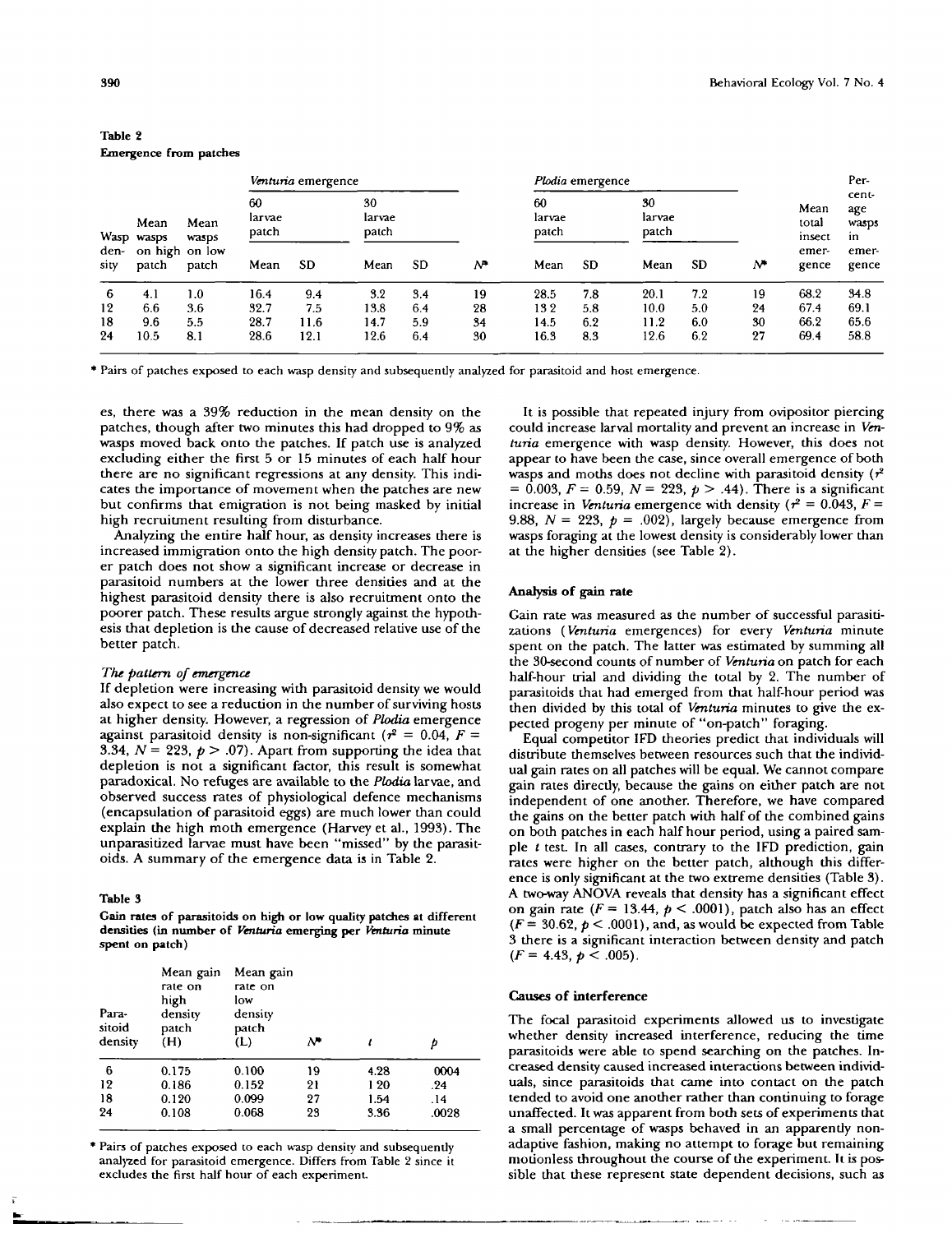| Table 4 |                                                                            |  |
|---------|----------------------------------------------------------------------------|--|
|         | Relative time spent on different activities at different overall densities |  |

| Density          | % of<br>time<br>spent<br>on.<br>patch | Half hours<br>observed                                                | Mean percentage time spent on each activity on patch,<br>scaled by percentage time spent on patch in first experiment |         |         |                  |         |                                        |
|------------------|---------------------------------------|-----------------------------------------------------------------------|-----------------------------------------------------------------------------------------------------------------------|---------|---------|------------------|---------|----------------------------------------|
|                  |                                       |                                                                       | Cleaning                                                                                                              | Resting | Walking | Anten-<br>nating | Probing | Mean number<br>of cocks<br>(eggs laid) |
| -6               | 82.6                                  | 19                                                                    | 9.6                                                                                                                   | 1.0     | 7.1     | 17.4             | 47.5    | 12.5                                   |
| 12               | 84.8                                  | 18                                                                    | 9.6                                                                                                                   | 1.4     | 12.3    | 17.2             | 44.0    | 11.5                                   |
| 18               | 81.7                                  | 13                                                                    | 10.6                                                                                                                  | 1.0     | 10.4    | 15.9             | 43.9    | 10.0                                   |
| 24               | 78.6                                  | 20                                                                    | 7.8                                                                                                                   | 0.4     | 14.5    | 18.2             | 37.6    | 9.1                                    |
|                  |                                       | Regression of duration of activity against density of wasps in arena. |                                                                                                                       |         |         |                  |         |                                        |
| ,2               |                                       |                                                                       | 0.009                                                                                                                 | 0.02    | 0.02    | 0.001            | 0.071   | 0.048                                  |
| $\boldsymbol{N}$ |                                       |                                                                       | 70                                                                                                                    | 70      | 70      | 70               | 70      | 70                                     |
|                  |                                       |                                                                       | 1.6                                                                                                                   | 2.4     | 2.4     | 0.08             | 6.24    | 4.51                                   |
|                  |                                       |                                                                       | .21                                                                                                                   | .13     | .13     | .78              | $.015*$ | $.037*$                                |

The percentage of time spent on the patches is calculated from the overall distribution experiments and used to scale the data from observation of a single focal individual.

not foraging for hosts because energy reserves are too low. These individuals do not pose any problem in multiple-replicate experiments where all individuals are considered, since they can be assumed to be evenly distributed between treatments. However, in the focal wasps experiments, a single individual could have a large effect on the results by never visiting a patch. To control for this, we used the mean proportion of time spent on patch by the wasps in the overall distribution experiments to scale the proportion of time each wasp engaged in each of the "on-patch" activities. Therefore, the focal wasp experiments provided data on potential difference between the wasps' behavior on the patch but not on the relative time spent on and off patches. These data are summarized in Table 4.

It can be seen that the two activities most directly related to oviposition, probing and actual laving of eggs, declined in their proportional time allocation/frequency, as density increased. In both cases it can be seen that this decline is greater than would be expected solely as a result of the greater time spent on patch at lower densities.

#### **Evidence for assessment and learning**

When the wasps are first introduced into the arena, they are ignorant of the distribution of resources within it. Determining where gain rate is highest requires assessment of the environment *Venturia* are able to detect *Plodia* remotely via detection of a chemical released by the larvae (Corbet, 1973). However, to determine the profitability of the patches the wasps must try them, since gain rate will be affected by competition. Therefore, we would predict that mean gain rate across all individuals should increase with time as the wasps approach an equilibrium distribution.

To determine whether this had occurred we performed a *t* test comparing the mean gain rate for the first half hours with the mean gain rate for the remaining half hours. This confirmed that gain rates in the later periods were higher *(t* = 2.64,  $df = 67$ ,  $p = .01$ ). Since gain rates are measured as wasp emergences per *Venturia* minute on patch, this analysis controls for potentially higher numbers of wasps not on either patch at the beginning of the experiment

Since assessment requires traveling from one patch to another, we would also predict that there will be a higher level of movement early on in the experiment. To test for this we determined the coefficient of variation, *V,* of the number of wasps on each patch. If V increases it indicates that there is

more movement, since there is greater fluctuation in the number of wasps on the patch. The median Vfor the first half hour was compared with the median Vfor the remaining half hours using a Mann Whitney *U* test. This analysis shows that there is a significant difference in the level of movement on both the high and the low quality patch (median  $V$  for high density patch =  $36\%$  during the first half hour,  $13.5\%$  in remaining half hours,  $U_{26,98} = 4.4, p < .0001$ ; median V for low density patch =  $43.5\%$  during the first half hour, 22.3% in remaining half hours,  $U_{25,94} = 3.62, p < .0001$ .

## **DISCUSSION**

Several studies have investigated mutual interference using *Venturia* (Hassell, 1971, 1982; Hubbard and Cook, 1978; Ridout, 1981). However, all of these used resource patches for long periods (6-24 hours or more). In contrast, our experiments used patches for only 30 minutes each, thereby reducing depletion to a level at which it can be largely ignored. Our study is the first experimental study to distinguish between competition caused by resource depletion and interference.

#### **Relative distribution changes with density**

The prediction of Sutherland and Parker's multiplicative IFD interference model (Parker and Sutherland, 1986; Sutherland, 1983; Sutherland and Parker, 1985, 1992), that population size will not affect distribution, is rejected. As parasitoid density increases there is a decrease in the proportion of individuals foraging on the better patch and an increase in the proportion foraging on the poorer patch. This pattern does not appear to be the result of increased depletion of the better patch at higher density. There is increased movement of parasitoids onto the better patch during their time in the arena at higher densities and patches do not end up widi fewer unparasitized larvae on them.

The reasons for this departure from the IFD are not obvious. It is possible that the central multiplicative assumption of the Sutherland and Parker model is inappropriate for the *Venturia* case and potentially for other interference systems. The prediction that relative numbers of individuals on patches will stay constant at different densities is supported by continuous input studies, but these are very different to non-depleting patchily distributed resources. Although there have been more than 15 studies that have attempted to apply ideal free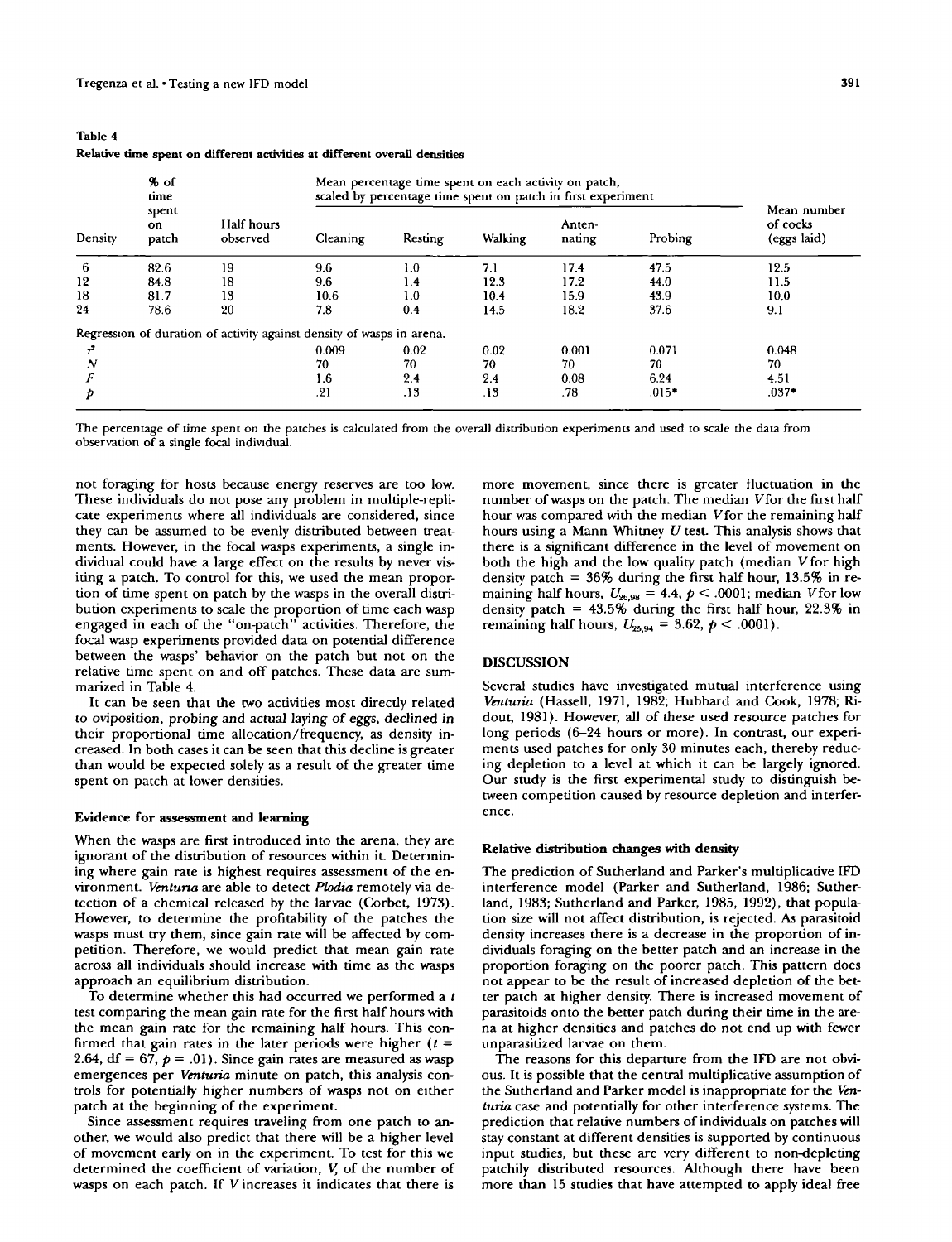theory to interference distributions (see Tregenza, 1995 for review) none has provided strong support for the theory. Only this study and one by Messier et al. (1990) have attempted to test the affect of density on proportional distribution and both have found against the current theory.

Tregenza et al. (1996), Holmgren (1995), and Moody and Houston (1995) show that there are alternative approaches to modeling IFD's of equal credibility to the Sutherland and Parker models, which do not predict numerically constant relative distributions. The results from our experiment support these types of model, since they predict a reduction in proportional use of the better patch as density increases, as found in this system.

# **Analysis of gain rate**

The number of parasitoids emerging from each patch is used to generate a measure of gain rate. Although there is larval mortality, superparasitism and encapsulation of parasitoid eggs by hosts, these are all features of *Venturia's* evolutionary background. We would expect oviposition decisions in *Venturia* to have evolved to account for these factors, making the emergence data a direct and accurate measure of fitness, and hence an ideal success maximization criterion. This is a major strength of this study, in other investigations into animal distributions the value of the resource has tended to be difficult to estimate. If animals are competing for food, the value of each item of food might depend on individual nutritional requirements and state. Similarly, counting eggs laid is a less direct measure of fitness, since various processes may prevent eggs from turning into adults. This means that assessing how closely the animals approach an ideal distribution is difficult. Since we are using number of progeny we can be much more certain that each successful parasitization has the same value to each individual. During observations of a focal individual (Table 4) an average of 0.39 eggs were laid per wasp minute on patch, whereas analysis of emergence from patches reveals that mean gain rates do not exceed 0.19 emergences per minute (Table 3). This discrepancy may partly be because of superparasitism, although it seems unlikely that this is the only explanation. The high proportion of hosts surviving (Table 2) suggests that a large number of larvae are not parasitized at all, indicating that superparasitism is unlikely to be sufficiendy prevalent to explain the difference between behavioral observations and emerging parasitoids. Ridout (1981) found that the number of cocks she observed did not correspond to the number of eggs subsequently found in hosts. It is possible that Ridout's suggestion that *Plodia* may be able to prevent eggs Ridout's suggestion that *Plodia* may be able to prevent eggs from being placed into them through some behavioral defense is also relevant to our results.

It can be seen from Table 3 that die general IFD prediction that gain rate will decrease with competitor density is supported. However, the more specific prediction of die multiplicative IFD model, diat gain rates will be equal across patches, is not convincingly upheld. In all cases, the low density patch tends to be overused and particularly so at high and low densities. These deviations may be explained by a number of possibilities.

1. There are costs associated with the higher wasp density patch other than reduction in gain rate, an assumption of an additive fitness model (Tregenza et al., 1996). This would lead to apparent (but not actual) "overuse" of the poorer patch.

2. Wasps switch patches at a certain rate. Since there are greater numbers of wasps on the better patch there is a higher departure rate leading to overuse of die poor patch (Regelmann, 1984; Houston et al., 1995).

3. Wasps have relatively poor assessment abilities and underestimate patch differences (Abrahams, 1986). This leads to overuse of the poorer patch since those individuals that cannot distinguish between patches are randomly distributed, so more of them are on the poor patch than its profitability warrants.

4. They spend a proportion of dieir time assessing their environment, during which their distribution is random with respect to resources. This also leads to overuse of the poorer patch but is distinct from Regelmann (1984) since animals do not switch from a high density patch to a low density one or vice versa. Rather, animals move from a patch where their gain rate is a maximum to a random patch. This will have more impact at low densities since the greater difference in patch profitabilities means that individuals sampling die poorer patch will do relatively worse at lower densities. Sampling is more expensive when patch qualities vary widely, but is more important, since choosing die right patch leads to greater increases in rewards.

5. They have simple patch leaving rules. It is possible that at high density neither patch provides a sufficiendy high gain rate to prevent the wasps from abandoning it to search for better patches. If some wasps were doing this it would lead to overuse of die poorer patch.

6. There are significant inter patch travel costs. If there are high travel costs, and die distribution was initially random, individuals would be reluctant to leave the poorer patch, since they would have to pay the travel costs to the better patch.

7. Driessen and Visser (1993) point out that higher density patches will be more profitable if superparasitism is significant, since individuals foraging there will be less likely to encounter their own eggs. This might partly explain the apparent overuse of better patches we observed, but the evidence against high levels of superparasitism in our system makes it unlikely that this is sufficient explanation alone.

#### **Applying the classical interference model**

There is some doubt as to whether it is appropriate to use regression analysis to determine die slope of Figure 2, since gain rate affects die likelihood of patch departure, and hence density. However, if we assume that gain rate is wholly dependent on density, and that density is not affected by gain rate at equilibrium, which seems plausible, dien we can use our data to plot die graph (see Figure 2).

As predicted by the theory, the gradient of both graphs is very similar (comparison of slopes *t* test,  $t = 0.225$ ,  $df = 167$ ,  $p > .5$ ) supporting the assumption that *m* will be constant across patches. It can also be seen diat die intercept on die ordinate, corresponding to *Q,* die maximum potential gain rate on either patch, is higher for the better patch than for the poorer patch as we would expect. To allow for the fact that in our experiment, as density increases, there is an increase in wasps not using eidier patch, we take *N10* equal the total number of wasps on patches as determined experimentally at each density, die predicted lines are not straight as would otherwise be the case. Using the  $Q_H$ ,  $Q_L$ , and *m* derived from Figure 2, die distribution predicted from Equations 3a and 3b is shown in Figure 3.

From Figure 3, at the intermediate wasp densities, there is a fair fit to Sudierland's interference IFD model. However, at the lowest and highest density there is no overlap between predicted and observed values. This lack of fit is not simply the result of the difference in gain rates between patches at extreme densities, since at the lowest density the interference model predicts even greater use of the poorer patch, although we found diat higher gain rates were achieved on die better patch (see Table 3).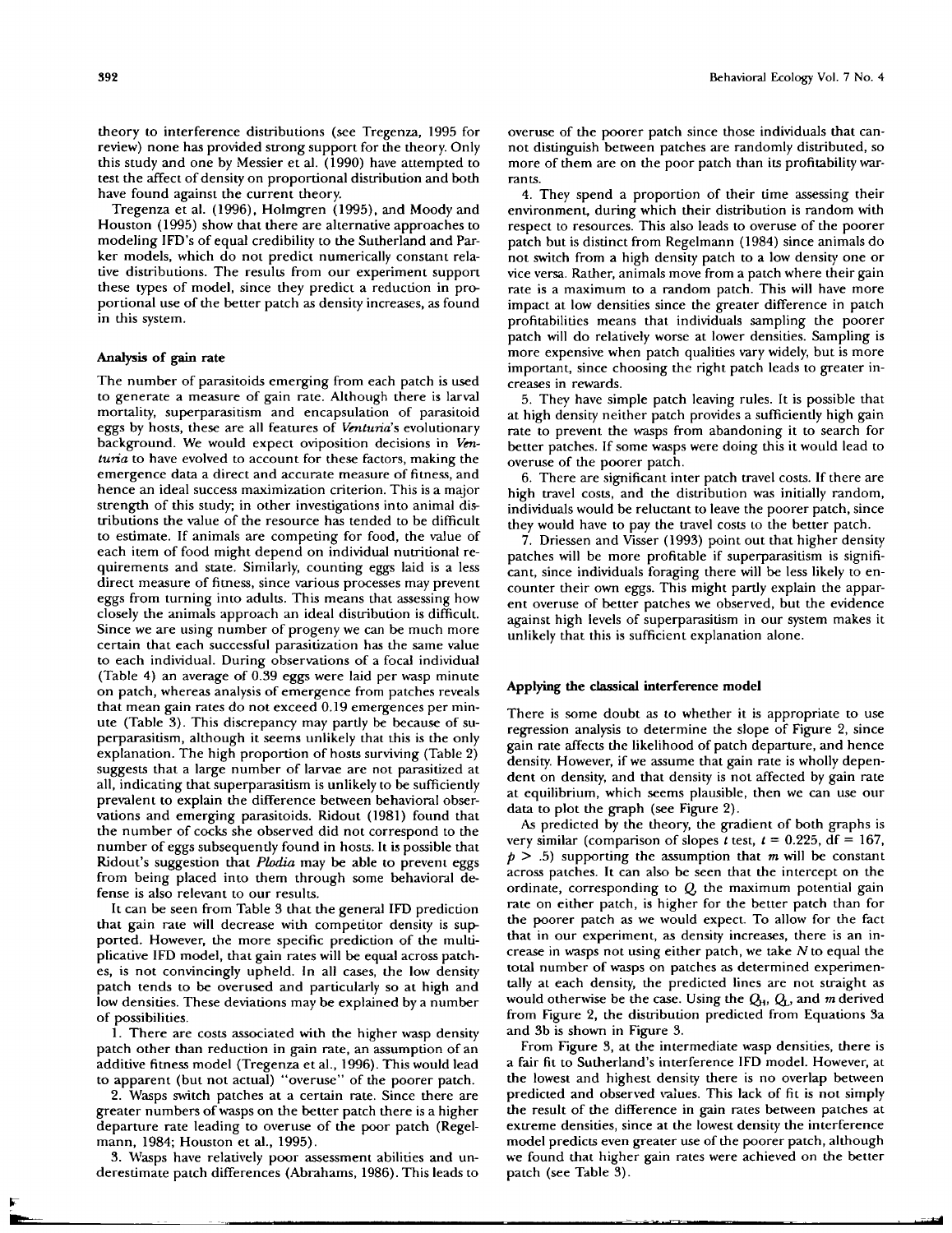

Regression lines of log (gain rate) against log (density) on both patches; high density patch (Patch H) (log  $W_H$  =  $0.863 - 0.332 \log n_H$ ,  $\tau^2$ 0.13,  $F = 13.13$ ,  $\overline{N} = 90$ ,  $p =$ .0001); low density patch (Patch *L*) (log  $W_L = 0.633 - 0.335$  log  $n_L$ ,  $r^2 = 0.17$ ,  $F =$ 16.55,  $N = 90$ ,  $p = .0001$ ).

# **The causes of interference**

It is clear that increased density leads to decreased gain rates. However, the reasons for this decline are not immediately apparent. Patch depletion is unlikely to be the explanation, since host mortality did not increase with density and wasps did not migrate from the high host density patch to the low host density patch during each patch's time in the arena. The only change in wasp behavior with density we detected was a



#### **Figure 3**

The ideal free distribution of wasps as predicted by Sutherland and Parker's interference model compared to the observed distribution. The predictions of the IFD are based on estimates from our data of the maximum profitabilities,  $Q_H, Q_J$ , of the patches and the interference constant, *m.* Bars are standard errors. The standard errors on the predicted values are derived from the error associated with the estimate of *m.*

small but significant decrease in the length of time spent on the primary foraging activity, probing, with a corresponding decrease in the number of eggs laid. This finding is strong evidence that interference is a behavioral phenomenon.

The mechanisms of interference are not studied in our experiment, although wasps were observed to avoid each other on the patches and to retreat after contacts. Hughes et al. (1994) observed agonistic encounters between foraging *Venturia* females and concluded that interference reduces time spent on patch and disrupts searching behavior, lowering efficiency. It also seems possible that wasps perceive the density of conspecifics on patches, probably via olfactory means and use this to modify their estimate of patch profitabilities, affecting patch use.

# **Evidence for patch assessment and learning**

The final prediction we wished to test was that the wasps' gain rates would increase with time in the arena as they learned the resource distribution and their distribution equilibrated. This prediction is supported by the finding that gain rates during the first half hour of each experiment are lower than those for the remaining time. The subsidiary prediction that to learn the resource distribution, the wasps would initially have to move between patches, was also supported. Using die coefficient of variation of the number of wasps on the patch, and again comparing the first period of the experiment with the remainder, we found that there was more variation in wasp numbers on each patch earlier in the experiment. This result is consistent with the theory that animals initially move around to learn die resource distribution.

These results show that the clearly unrealistic assumption that animals are omniscient, made in many distribution models, need not prevent them from making accurate predictions since animals are likely to have evolved patch sampling behaviors that allow them to approach competitive maxima for individual gain rates.

We would like to thank Jeff Harvey for sharing the work of insect culturing and for practical advice and Ian Harvey for help with data analysis and more practical advice. We would also like to thank Marcel Visser for numerous comments, which have greatly improved the manuscript. T.T. was funded by National Environment Research